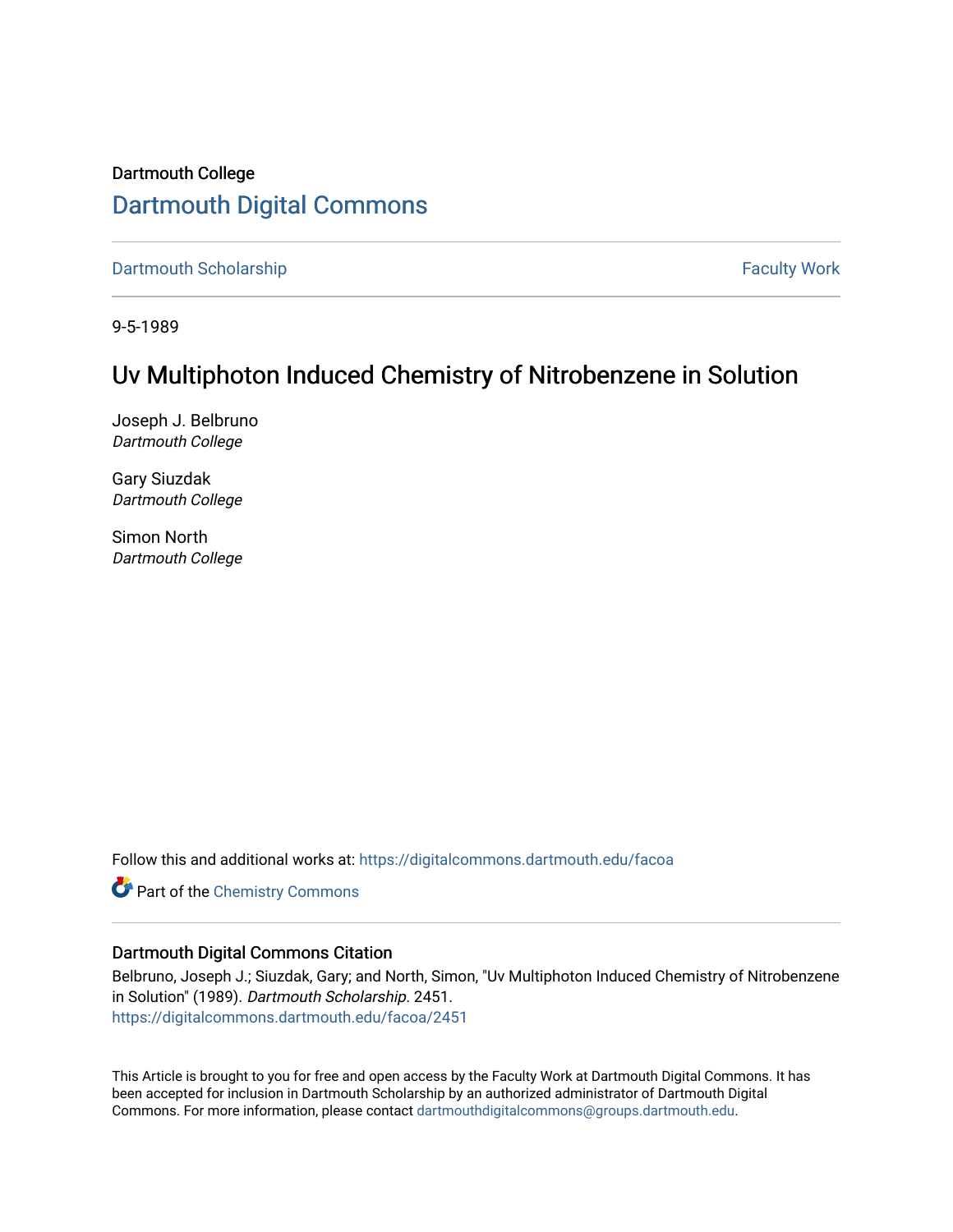# UV MULTIPHOTON INDUCED CHEMISTRY OF NITROBENZENE IN SOLUTION

#### JOSEPH J. BELBRUNO<sup>†</sup>, GARY SIUZDAK and SIMON NORTH‡

Department of Chemistry, Dartmouth College, Hanover, NH <sup>03755</sup> USA

(Received 27 July 1989, in final form 5 September 1989)

The technique of Multiphoton Induced Chemistry (MPIC) has been employed to initiate ion-molecule chemistry of organic molecules in solution. We report one of the first examples of the use of liquid phase multiphoton ionization (MPI) to prepare organic cations, which then react with the solvent in ionmolecule processes. The products obtained in this chemical sequence are significantly different from those observed in conventional or multiphoton-induced neutral chemistry in the same solvent. The particular example explored in this work is the reactivity of the nitrobenzene cation in methanol solvent. Products of the ion-molecule chemistry, detected by gas chromatography/mass spectrometry, are phenol and benzyl alcohol. These products depend upon the square of the laser intensity. It is shown by ionization current measurements in a conductance cell, that ionic species are produced as precursors to the observed products. The implications of this application of MPI are briefly discussed. A preliminary report on the unimolecular chemistry of the highly excited neutral molecule is also included. The product of this channel is nitrosobenzene. It is shown, in this case, that the reactive state is most likely a highly vibrationally excited ground state molecule, not the lowest triplet level invoked in conventional photochemistry.

KEY WORDS: Multiphoton induced chemistry, ion-molecule chemistry, multiphoton ionization.

### INTRODUCTION

The utility of multiphoton ionization as a preparative tool for ion-molecule chemistry in the gas phase has been well-established.<sup>1</sup> However, as suggestive as these results are for reactivity in the condensed phase, the application of the technique to photochemistry in solution has not been widely exploited. We report, in this communication, one of the first examples of organic ion-molecule chemistry initiated by multiphoton ionization in the liquid phase. To our knowledge, only a single other example of such a reaction has been reported, but details in that report were lacking.<sup>2</sup>

The chemical system of interest in this report is nitrobenzene in methanolic solution. The conventional photochemistry of this system at 366 nm has been well-characterized<sup>3,4</sup> and the primary photoproduct in air-saturated solutions is known to be phenylhydroxylamine. The final product depends upon the initial concentration of nitrobenzene and the partial pressure of oxygen, but is either azoxybenzene or nitrosobenzene. The reaction occurs via the lowest triplet level, as confirmed by photolysis of deoxygenated solutions for which the quantum yield for

Author to whom all correspondence should be sent.

Permanent Address: Department of Chemistry, University of New Hampshire, Durham, NH03824.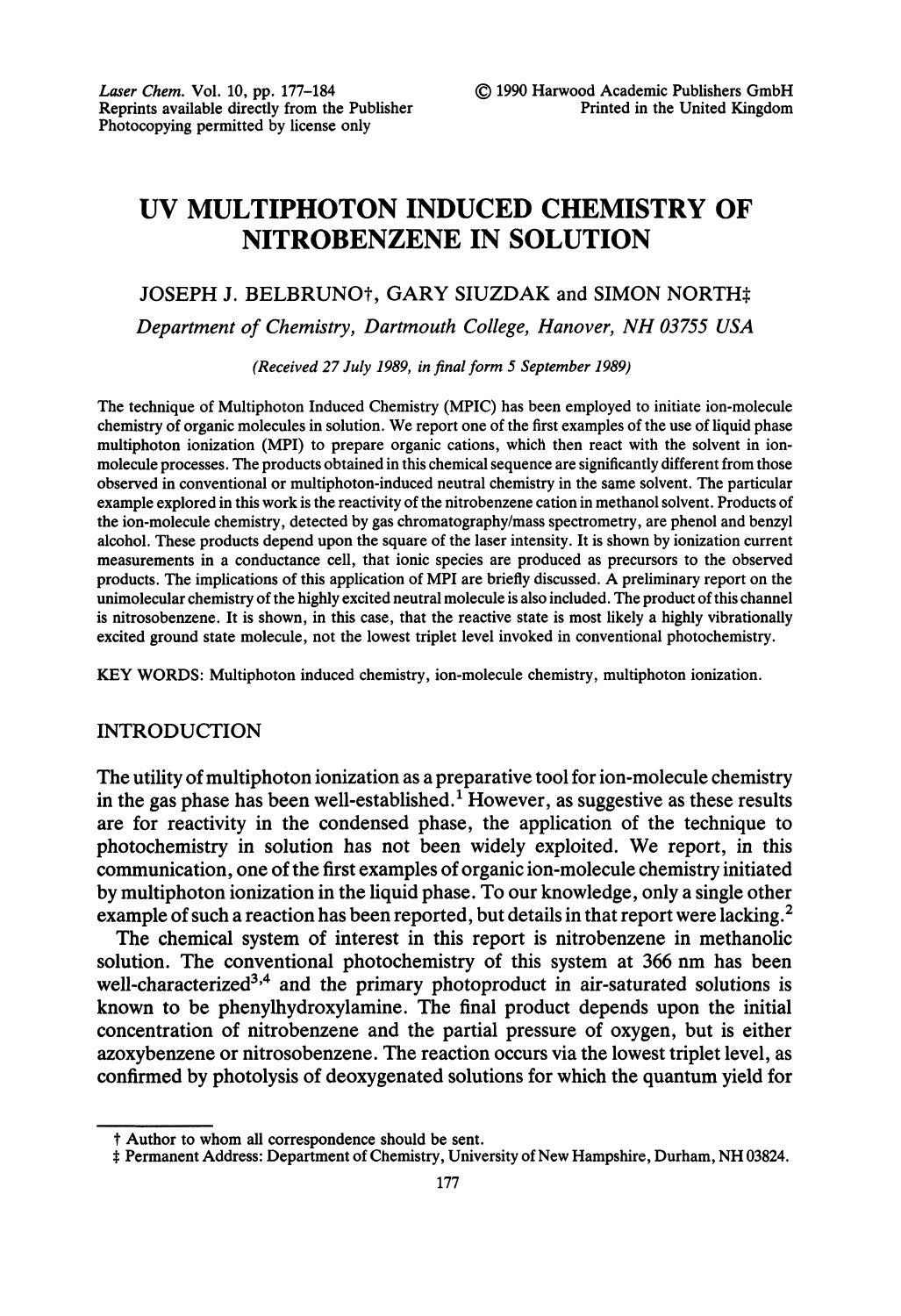nitrobenzene disappearance is  $\sim$ 30% greater, presumably due to less triplet state quenching. In these latter experiments, nitrosbenzene is not observed, i.e., the source of nitrosobenzene is air oxidation of the primary photoproduct. In the MPIC experiments carried out at 355 nm and reported here, photoproducts from the bimolecular reaction of both a highly excited neutral state of the parent molecule (nitrosobenzene) and a photo-produced radical cation (phenol and benzyl alcohol) were observed. The existence of parallel reaction pathways is confirmed by the different laser intensity dependences of the two products. Careful measurements indicate that the reaction channel leading to the production of nitrosobenzene was not that operative in the conventional photochemistry. Likewise, by means of pulsed photocurrent measurements, we show the presence of solute cations and infer their importance in the MPIC process.

In the following sections, we describe the apparatus and separately discuss the photochemical results and interpretation for both the neutral and ionic reaction channels. The potential utility of the MPIC process in comparison with more traditional solution chemistry methods is also briefly discussed.

# EXPERIMENTAL SECTION

The third harmonic of <sup>a</sup> Nd:YAG laser operated at <sup>10</sup> Hz was focused through <sup>a</sup> 15 cm focal length lens into a liquid ionization/photolysis cell specifically designed for these experiments. In the ionization mode, the cell volume was approximately 4 cm<sup>3</sup>, while a smaller volume of 2 cm<sup>3</sup> was available when the cell was used only for photochemical measurements. Laser energy was in the range from 500  $\mu$ J/pulse to 15 mJ/pulse. The cell consisted of a 5 cm stainless steel cube with six ports bored through the cube along perpendicular axes and sealed with quartz windows or stainless steel flanges, as appropriate. Polished stainless steel electrodes could be inserted, with Teflon or Macor insulators, through two of these ports. All window and flange seals were made with either fluorocarbon o-rings or, preferably, with indium gaskets. The cell was isolated in an aluminum box and all connections were made with low noise cabling to minimize rf interference during photoconductance measurements. Several gas purging experiments were carried out and, in these experiments, the gas was passed through the cell containing the reaction mixture for a period of five minutes before sealing the cell. Product identification/quantification was made via gas chromatography/mass spectrometry using dodecane as an internal standard. All photolysis results represent the cumulative effect of 36,000 laser pulses or a total irradiation period of  $288 \mu s$ . Photolysis experiments were carried out on 0.1 M solutions. At these exposures, <sup>a</sup> maximum of 5% of the nitrobenzene is reacted, depending upon the laser flux. Photocurrent measurements represent the average of  $256$  laser pulses and were made with  $10^{-5}$  M solutions. The latter condition was necessitated by the need to avoid, as much as possible, significant absorption outside of the focal region of the excitation pulse.

Nitrobenzene was Electronic Grade from Eastman Kodak Chemicals and the methanol was purchased from Fisher as UV-Liquid Chromatography Grade. These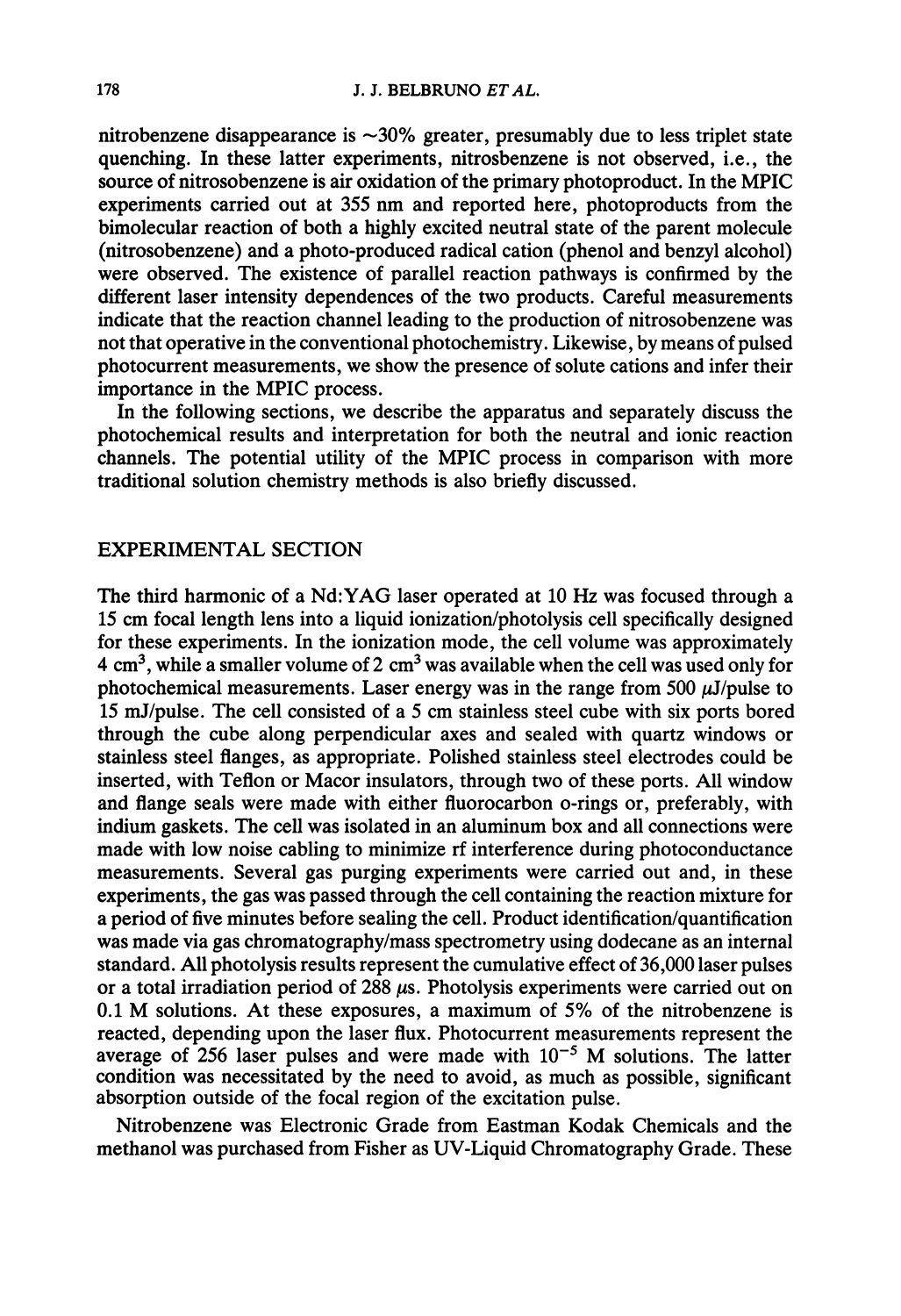reagents were used without further purification since analyses by the same techniques used in the experiments indicated that the reagents were pure. The n-hexane was purchased from Aldrich Chemicals (99.99%) and was treated with fuming sulfuric acid, washed with base and dried over molecular sieves prior to use. This treatment resulted in a drastic reduction of the background photocurrent and was necessary even though no impurities were detected by GC/MS. All gases were Research Grade and were obtained from Air Products or Matheson.

### RESULTS AND DISCUSSION

Nitrobenzene, in solution, is reported<sup>3</sup> to exhibit weak  $n \rightarrow \pi^*$  absorption at 366 nm resulting in photoproduction of nitrosobenzene via a complicated electron transfer scheme originating at the lowest triplet state and involving a number of intermediates. The number of electron transfer steps in the conventional mechanism appeared to be dependent upon both the nature of the solvent (the relative hydrogen donating ability) and the presence of oxygen (a component of dark reactions). In any case, phenylhdroxylamine, the primary photoproduct, could always be detected. The photoproducts observed in the present work depend only upon the laser intensity and do not correlate with any of those observed in the conventional experiments. The neutral and ionic reaction channels are separately discussed below.

#### Production of Nitrosobenzene

In the current experiments, even at low pulse energies, of the order of 100-800  $\mu$ J/pulse, nitrosobenzene could be detected. Nitrosobenzene was not detected when the solution was exposed to the same number of unfocused laser pulses. Moreover, the analysis of the products did not depend upon the length of time between photolysis and analysis. These tests indicate that production of nitrosobenzene by dark reactions and monophotonic processes are relatively unimportant. Production of nitrosobenzene was attributed to a direct process from an excited potential surface of the neutral molecule.<sup>3,4</sup> The rate of production of this molecule appears to be linear (see Figure la). However, the best fit line does not pass through the origin. This indicates that the nitrosobenzene is produced through a biphotonic process and one of the steps is saturated.<sup>5</sup> A simple calculation indicates that the saturated step cannot possibly be the initial absorption at 355 nm due to the small extinction coefficient of nitrobenzene  $(\sim 100 \text{ M})$ coefficient of nitrobenzene  $(\sim 100 \text{ M}^{-1} \text{ cm}^{-1})$  at this wavelength. Therefore, the second step in this sequential two-photon absorption must be saturated. The tendency of this transition to become saturated indicates (but does not definitively assign) this absorption as allowed. The highly excited state created in this process would be short lived in the liquid state and would be expected to rapidly produce the lowest energy singlet or triplet state by nonradiative relaxation or deactivation by solvent collisions. This analysis infers that the reactive state must be a vibrationally hot (probably ground state) molecule. The fact that the second step can be saturated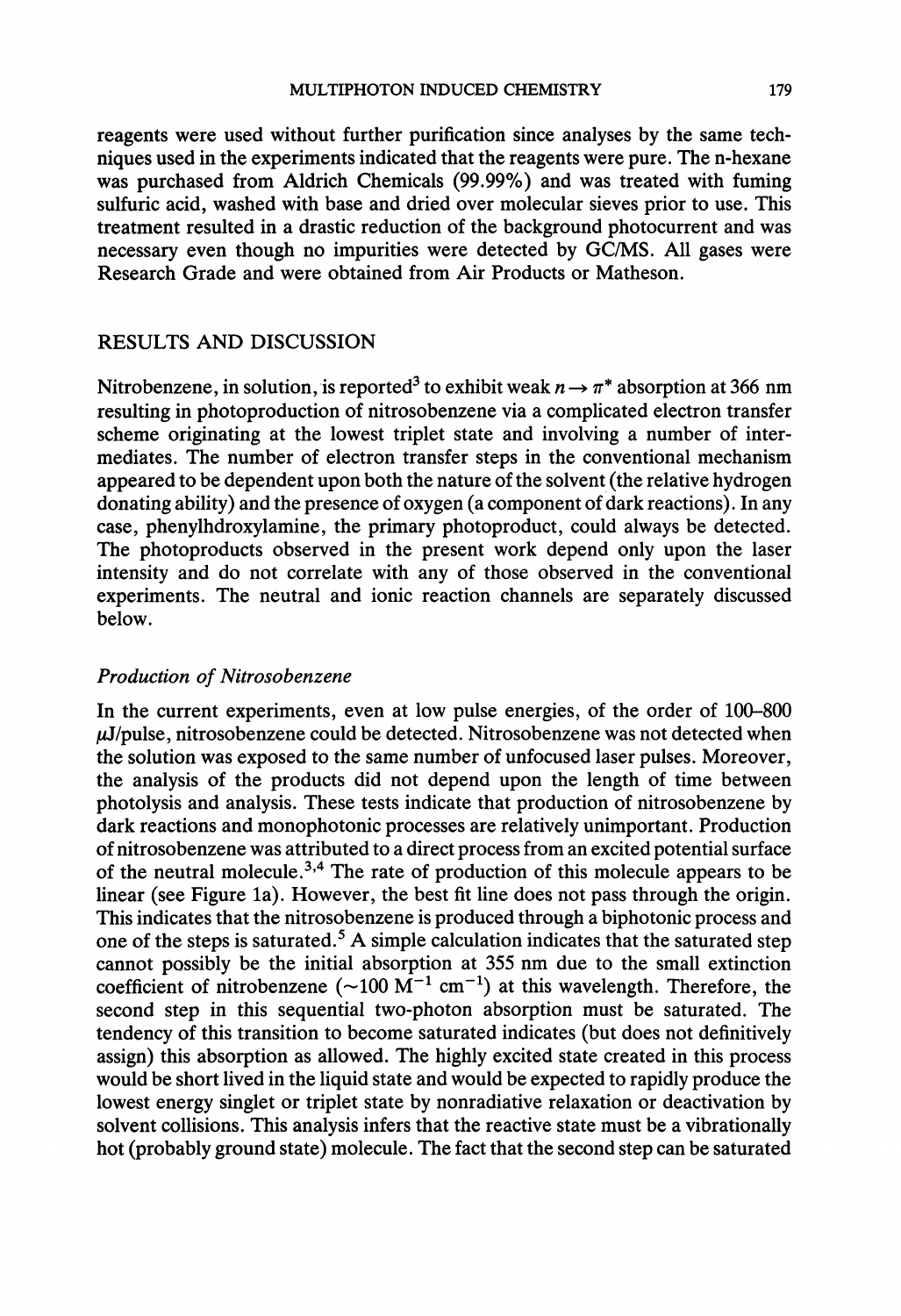

**Figure 1** Laser energy dependence of the product yields of nitrosobenzene and phenol for excitation of 0.1 M solutions of nitrobenzene in methanol at 355 nm. The results shown are the cumulative effect of 288  $\mu$ s exposure (36,000 laser pulses).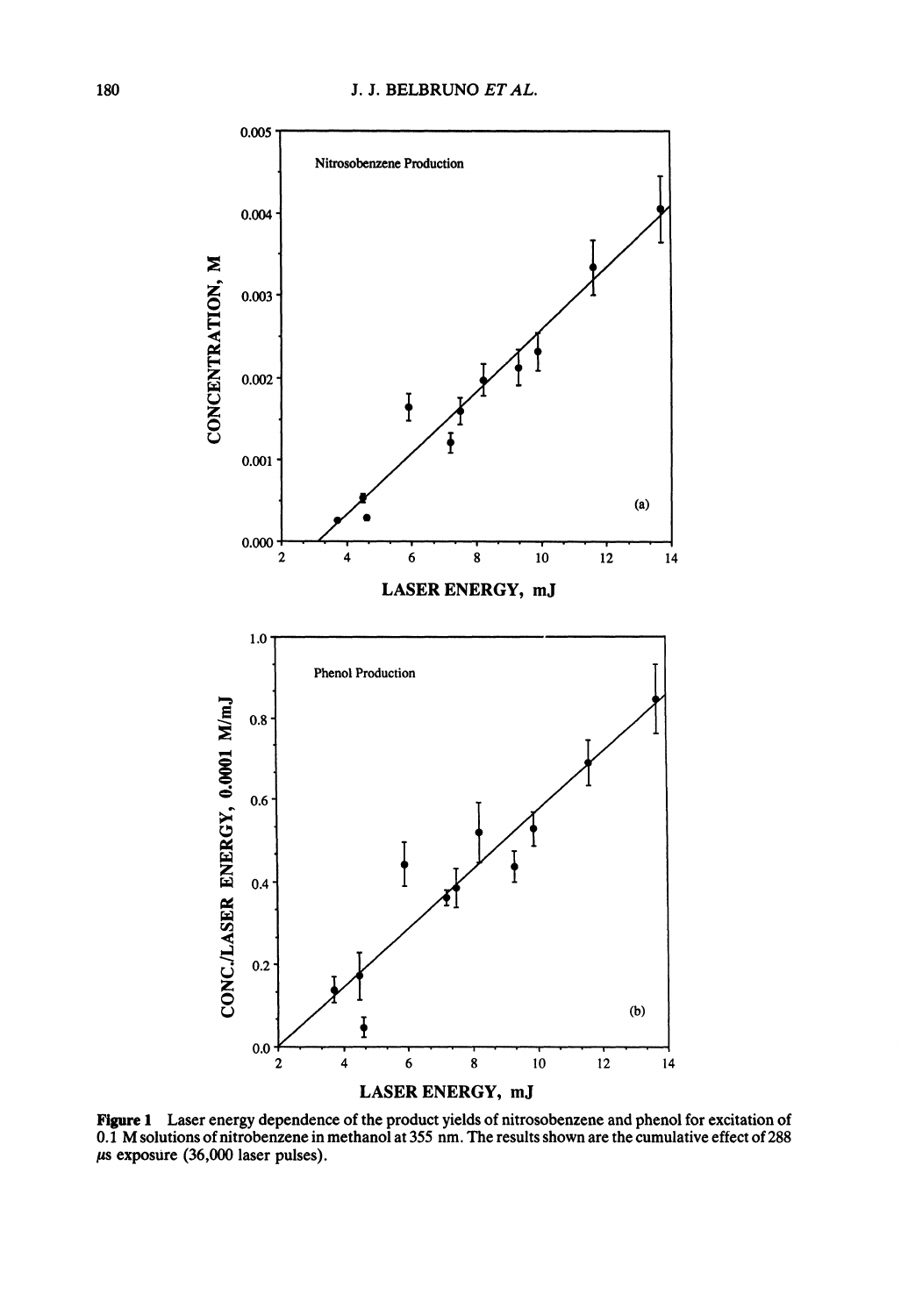indicates that the rate of production of the highly excited precursor state should be sufficiently fast so as to compete successfully with the decay of the initially pumped one-photon level. Unlike the conventional photochemical experiments, nitrosobenzene is produced even in the absence of oxygen. However, samples saturated with  $SF<sub>6</sub>$  or Ar yield approximately 10% less nitrosobenzene than those saturated with oxygen or air. No product other than nitrosobenzene may be attributed to the neutral reaction mechanism and we believe that this molecule is a primary photoproduct. The reproducible, but barely statistically significant decrease in yield in the absence of oxygen may be an indication of the extent of the triplet state reaction; however, we have been unable to detect phenylhydroxylamine or the triplet state directly. The quantum yield may also be used to differentiate the multiphoton and conventional experiments. The concept of quantum yield is not directly valid in the context of a multiphoton process due to the nonlinearity, except at a well-defined laser energy. We have chosen to characterize the reaction at <sup>8</sup> mJ/pulse. At this energy we measure  $\phi_{\text{Nitrosobenzene}}$ , the nitrosobenzene quantum yield, as 3.4  $\times$  10<sup>-2</sup>. This is approximately a factor of four greater than that reported in the conventional experiments for the *total* disappearance of nitrobenzene.<sup>3</sup> While most of the mechanistic detail just presented is speculative, it appears clear that the nitrosobenzene produced in this experiment results from a reaction mechanism vastly different from that observed in the traditional experiments.

# Production of Phenol and Benzyl Alcohol

Product analysis at the higher laser energies indicated, in addition to nitrosobenzene, the production of benzyl alcohol and phenol. Of the two latter products, phenol is produced in the largest quantity. The quantum yields are  $\phi_{Phenol} = 7.5 \times 10^{-3}$  and  $\Phi_{\text{Benzyl Alcohol}} = 4.8 \times 10^{-4}$ , both at 8 mJ/laser pulse. These additional products do not result from known photochemistry of neutral nitrobenzene.<sup>4,5</sup> Indeed, the rate of production of these products is quadratic in the laser intensity as shown in Figure lb for phenol. Since at least three photons are required for production and dissociation of the ion, one of the absorption steps (the same step saturated in the production of nitrosobenzene) is again saturated. One might envision the additional reaction channels resulting from processes analogous to those observed in resonantlyenhanced multiphoton ionization in the gas phase.<sup>6</sup> The major species created in the gas phase, either by <sup>a</sup> stepwise process at 337 nm or resonant two-photon ionization followed by ion absorption at 248 nm, are phenyl  $(C_6H_5^+)$  and phenoxy  $(C_6H_5O^+)$ cations. The nitrobenzene radical cation is not observed at all. In the current work, the most likely excitation scheme, as discussed below, is three-photon MPI, but the ion products are expected to be the same as those in the gas phase.<sup>7</sup>

The laser intensity dependence of the reaction pathway in our liquid phase experiments results from the fact that at lower pulse energies the rate constant for dissociation from the initially prepared resonant state is greater than that for absorption of an additional (third) photon leading to ionization, but that the latter process becomes competitive at increased laser intensity. This type of competition between kinetic processes has been observed in the gas phase.<sup>8</sup> The current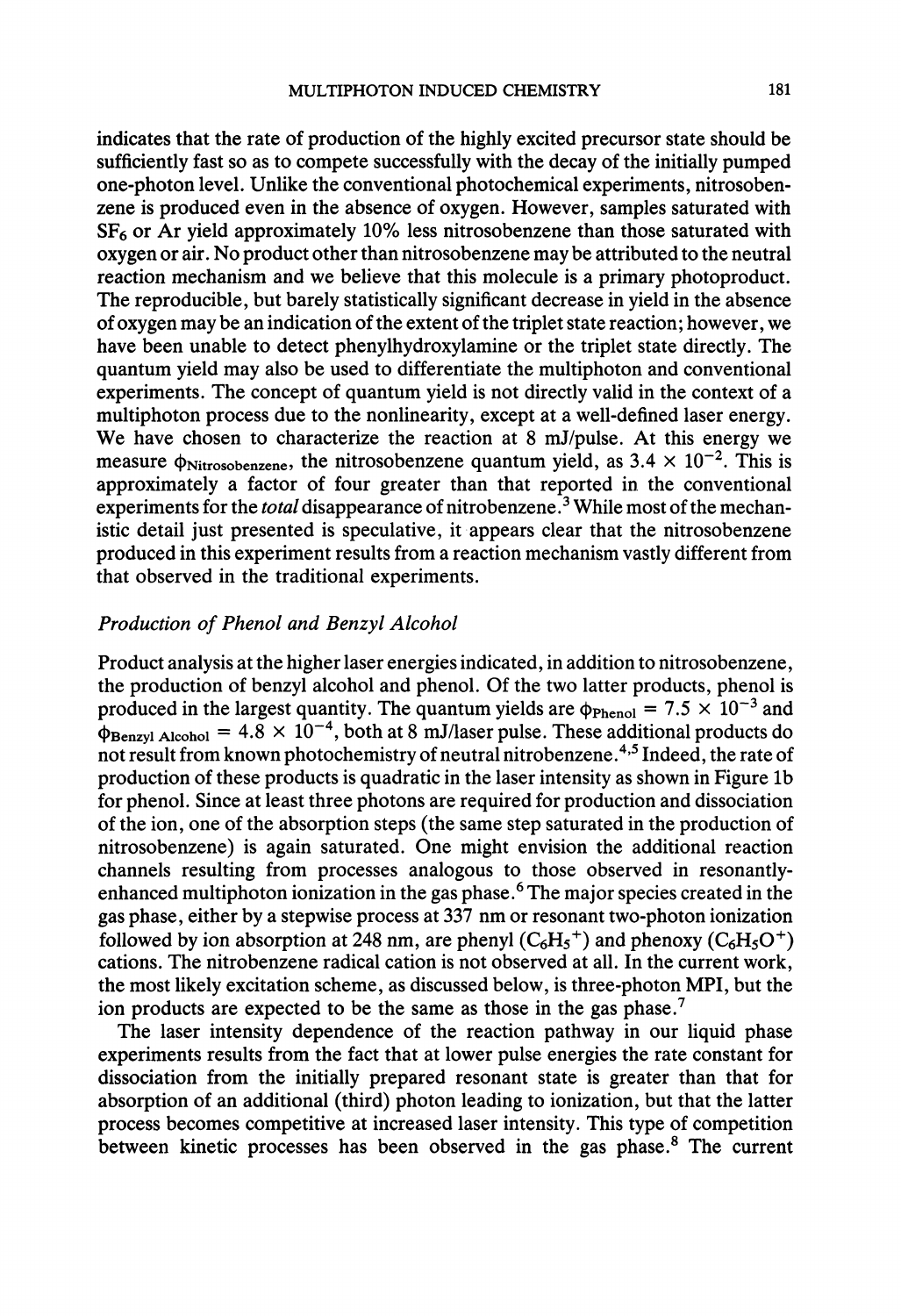knowledge of the spectroscopic states of nitrobenzene is limited and it is not possible to assign the higher energy absorption steps in the MPI process. In any event, the parent ions will contain a substantial amount of excess energy, since three photons at 355 nm yield <sup>a</sup> total energy of 10.5 eV and the ionization potential of the nitrobenzene molecule is estimated to be approximately  $7-8$  eV in solution.<sup>9</sup> Gas phase studies have shown that the appearance potential for production of the phenoxy cation is only  $1.08$  eV greater than the ionization potential of nitrobenzene.<sup>6b</sup> The energy-rich parent *ions* (with an energy 1.5–2.5 ev in excess of that required for extrusion of NO) would be expected to fragment and produce the stable daughter ions noted above.<sup>7</sup> The ions are formed within a solvent cage and proceed to react with surrounding species. The results from the gas saturated liquid samples present additional data with regard to the nature of this reaction. Electron scavengers such as  $SF<sub>6</sub>$  and  $O<sub>2</sub>$  hinder geminate recombination and stimulate free ion production. One would expect that the presence of a scavenger would increase the yield of ionmolecule products, if free ions were necessary for reaction. Instead, whether saturated with  $O_2$ , Ar or  $SF_6$ , the product yields are identical. The implication is that ion chemistry involving the solvent competes with geminate pair recombination, rather than as a result of reactions with free ions, i.e., the ion-molecule chemistry occurs before the geminate pairs separate, or that the ions are formed with sufficient kinetic energy to readily escape recombination. The range of recombination times covers four decades,  $10^{-13}$  to  $10^{-9}$  s; however, it has been shown in pulsed radiolysis experiments, that certain radical cations may react with solvent molecules, reducing the ion lifetime to the minimum of this time range.<sup>10</sup> The postulated reaction mechanism for phenol production is shown in Scheme 1, where RH is the solvent molecule. An analogous scheme may be constructed for the

$$
C_6H_5NO_2 + nhv \rightarrow [C_6H_5NO_2^{+*} + e^-] \text{solvated} \tag{1}
$$

$$
[C_6H_5NO_2^{+*} + e^-]
$$
solvated  $\rightarrow$   $[C_6H_5O^+ + e^-]$ solvated (2)

$$
[C_6H_5O^+ + e^-]
$$
solvated  $\rightarrow$   $[C_6H_5OH + R^+ + e^-]$ solvated (3)

$$
[C_6H_5OH + R^+ + e^-]
$$
solvated  $\rightarrow$  C<sub>6</sub>H<sub>5</sub>OH + R (4)

#### Scheme 1

reaction yielding benzyl alcohol. At the present time, these mechanisms are somewhat speculative, but they are consistent with all of the experimental observations. The rate of Reaction  $(2)$  has been measured in the gas phase.<sup>11</sup> The reported value,  $6 \times 10^5$  s<sup>-1</sup>, is much too slow to compete effectively with geminate recombination. One must, therefore, assume that the thermalization distance is indeed sufficiently large so as to limit recombination and permit the photochemistry to be observed on the millisecond timescale ot the experiments. If the thermodynamics of Reactions (3) and (4) are carefully examined, one finds that the data are consistent with the proposed mechanism. In particular, the hydrogen affinity of  $C_6H_5O^+$  is greater<sup>12</sup> than that of  $R^+$  (3.8 eV vs. 0.4 ev)<sup>13</sup>, so that the hydrogen transfer is readily facilitated.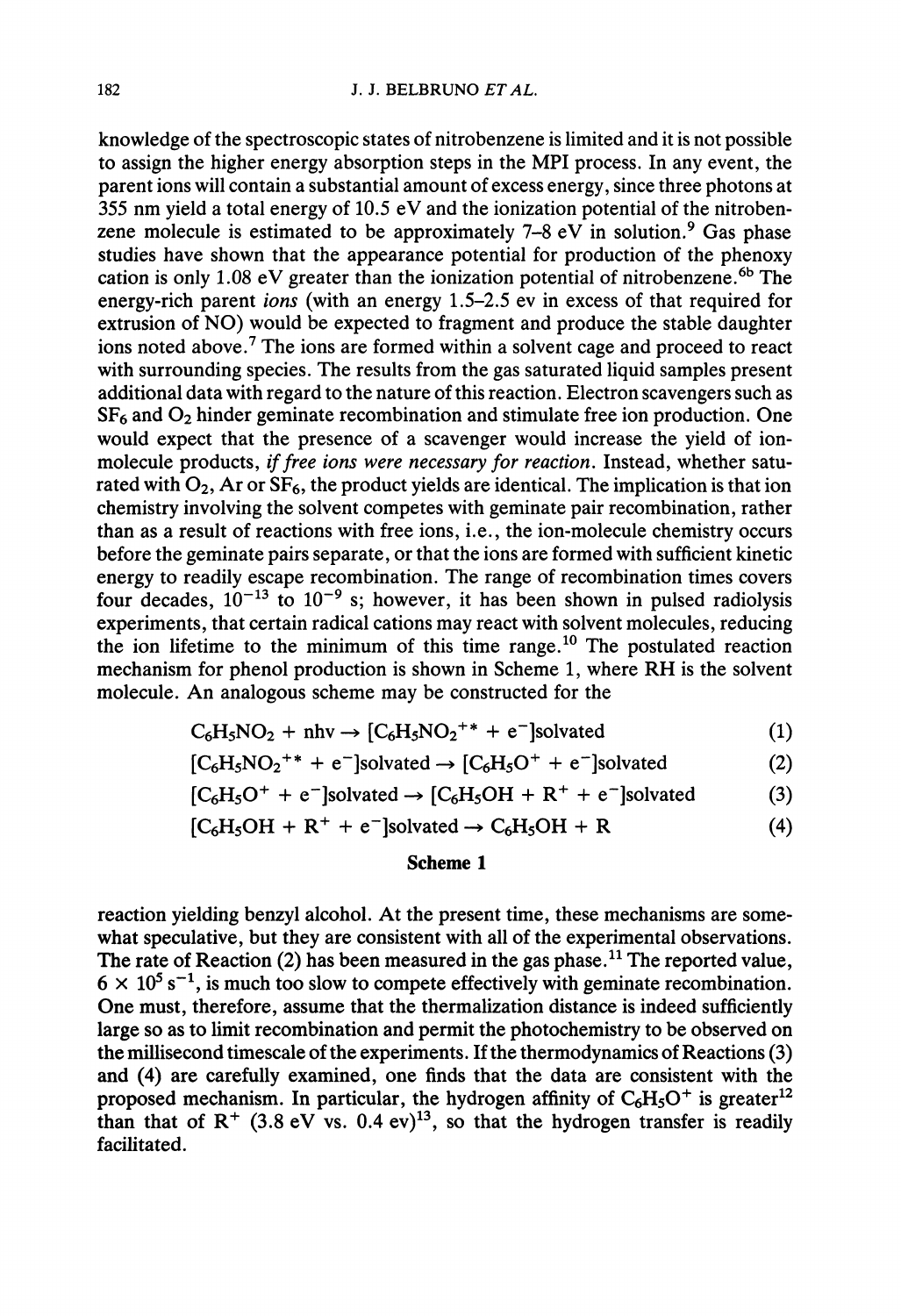Although the results of the  $SF<sub>6</sub>$  saturated experiments indicate that the product is not expected to correlate with the quantity of free ions, an attempt was made to compare the ion current with phenol production to directly determine the importance of *free* ions and to assess the magnitude and laser intensity dependence of ion production. Unfortunately, polar solvents are not suitable for the pulsed conductivity measurements needed to record the MPI current. It is possible, however, to record the ion current in non-polar solutions and time-dependent MPI induced current measurements were conducted for  $1 \times 10^{-5}$  M solutions of nitrobenzene in n-hexane. Figure 2 shows a typical trace, as well as the increase in ion production with increasing laser intensity. As in the instance of phenol and benzyl alcohol product formation, the ion yield is second order in the number of photons present. These experiments are an indication of the presence of reactive ionic species, albeit in another, poorer, solvent. A more direct comparison will be made in future measurements of the same MPI-driven reaction using hexane as the solvent. Preliminary measurements indicated that hydrogen abstraction by the  $C_6H_5O^+$  ion from the solvent was occurring even with as poor a hydrogen donor as hexane. This type of reaction in non-polar solvents does not occur for the neutral photochemistry of nitrobenzene<sup>3,4</sup> and is further evidence of the ion-molecule nature of the reaction under study. More extensive experiments utilizing hexane are underway and will be reported in a future publication.



log LASER ENERGY

**Figure 2** (a) Time dependence of the multiphoton ionization current for a  $10^{-5}$  M solution of nitrobenzene in n-hexane. The trace shown represents the average over 256 laser pulses at an applied field of 9 kV/em. The rise immediately following the detected current pulse is an experimental artifact due to the coupling capacitance. (b) The laser pulse energy dependence of the signal intensity. The slope of the least squares fit shown in the figure is 1.9.